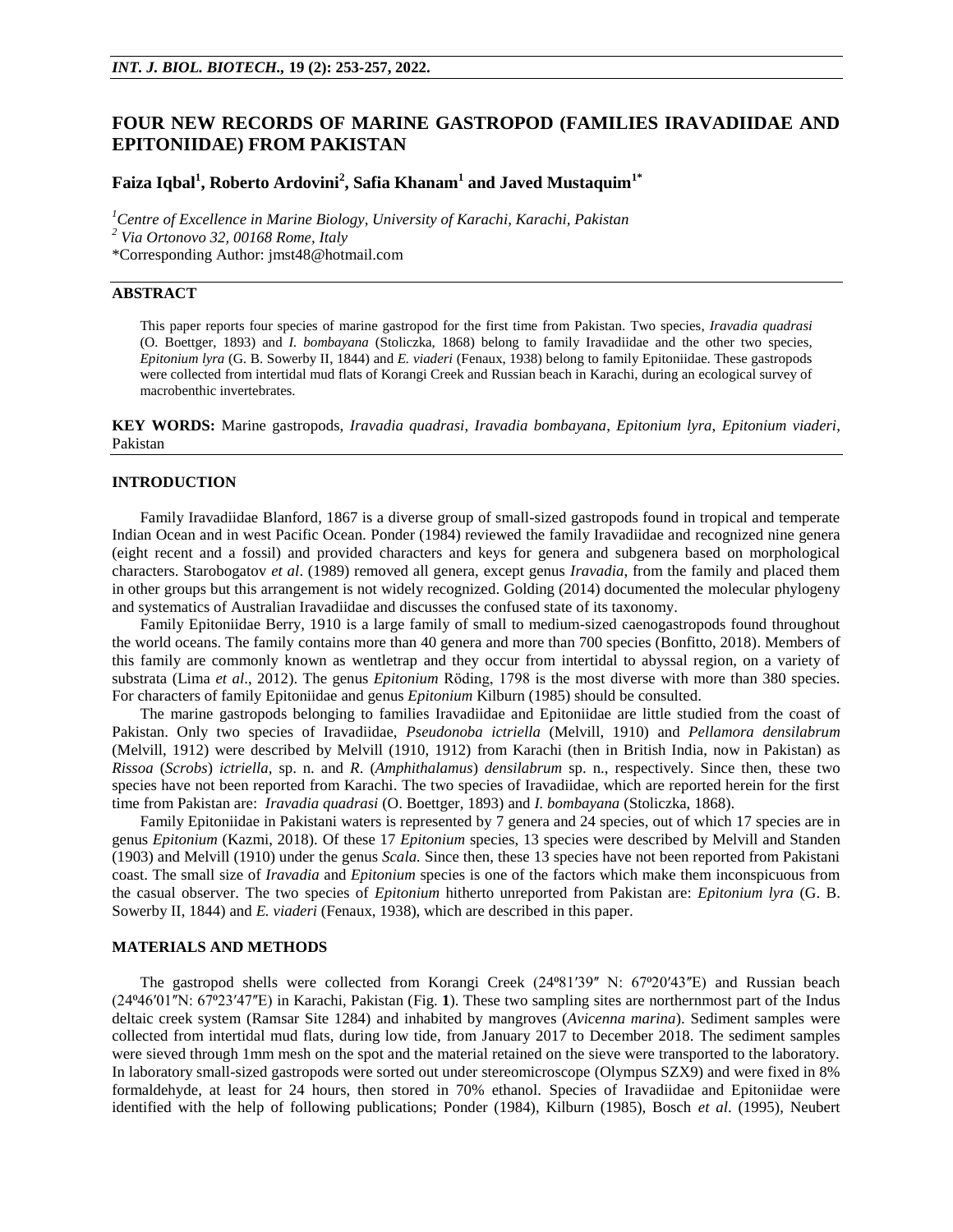(1998), Weil *et al*. (1999), Robba *et al*. (2007), Ghosh and Mukhopadhyay (2015), and Ghosh *et al*. (2017). Photographs of the shells were taken by Olympus camera fitted with close-up lens. Measurements were taken to the nearest 0.01 mm by micrometer fitted in a compound microscope (Olympus CX21). All the specimens are housed in Centre of Excellence in Marine Biology, University of Karachi, Karachi-75270, Pakistan.



**Fig. 1**. Map of Karachi coastal area showing collection sites: 1, Korangi Creek and 2, Russian beach in the North Western part of the Indus Delta.

### **RESULTS AND DISCUSSION**

A total of 200 specimens belonging to family Iravadiidae (115 *I. quadrasi* + 85 *I. bombayana*) and 35 belonging to family Epitoniidae (6 *E. lyra* + 29 *E. viaderi*) were found during ecological survey of mud flats of Korangi Creek and Russian beach in Karachi. Brief descriptions of the species are given below.

## **Family Iravadiidae**  *Iravadia quadrasi* **(O. Boettger, 1893)** *Pravadia quadrasi* O. Boettger, 1893, p. 101. *Rissoa garretti* Tate, 1899, p. 236. *Rissoa* (*Alvania*) *alveata* Melvill and Standen, 1901, p. 366, pl. XXII, fig. 10. *Iravadia reticulata* Brandt, 1968, p. 270. *Iravadia quadrasi*, Bosch *et al.* 1995, p. 46, pl.121; Neubert, 1998, p. 349, fig. 35; Ghosh *et al.* 2017, p. 183, fig. 5 & 6

**Description**: Shell white, solid, height 2.28 to 3.86 mm, ovate conic and without umbilicus. Protoconch small, depressed dome-shaped (not planorbid), of about 1.5 to 2 convex whorls, surface smooth without sculpture. Teleconch of 4 to 5 convex whorls, with predominant spiral sculpture crossed by strong axial ribs (12 to 22 ribs per whorl) giving a reticulate appearance (Fig. 2A, B), suture moderately deep. Aperture obliquely oval, usually angled anteriorly; outer lip thickened with a varix, which may be broad and strong in some specimens. Operculum oval, nucleus marginal, situated towards inner lip, growth lines concentric, peg and calcareous material absent.

**Habitat**: Collected from mud flats near mangroves at mid tide and low tide levels. It was common at both the sites, Korangi Creek (60 specimens) and Russian beach (55 specimens).

**Distribution:** Oman and UAE (Neubert, 1998); India, west coast (Melvill and Standen, 1901; Ghosh *et al.,* 2017), Southeast Asia (Ponder, 1984), Thailand (Brandt, 1968), Japan (Sasaki, 2008), Philippines (Boettger, 1893), Australia (Tate, 1899), and now from Pakistan.

#### *Iravadia bombayana* **(Stoliczka, 1868)**

*Fairbankia bombayana* Stoliczka, 1868, p. 274. *Iravadia (Fairbankia) bombayana*, Robba *et al*. 2007, p. 29, fig. 12 f-i.

### INTERNATIONAL JOURNAL OF BIOLOGY AND BIOTECHNOLOGY 19 (2): 253-257, 2022.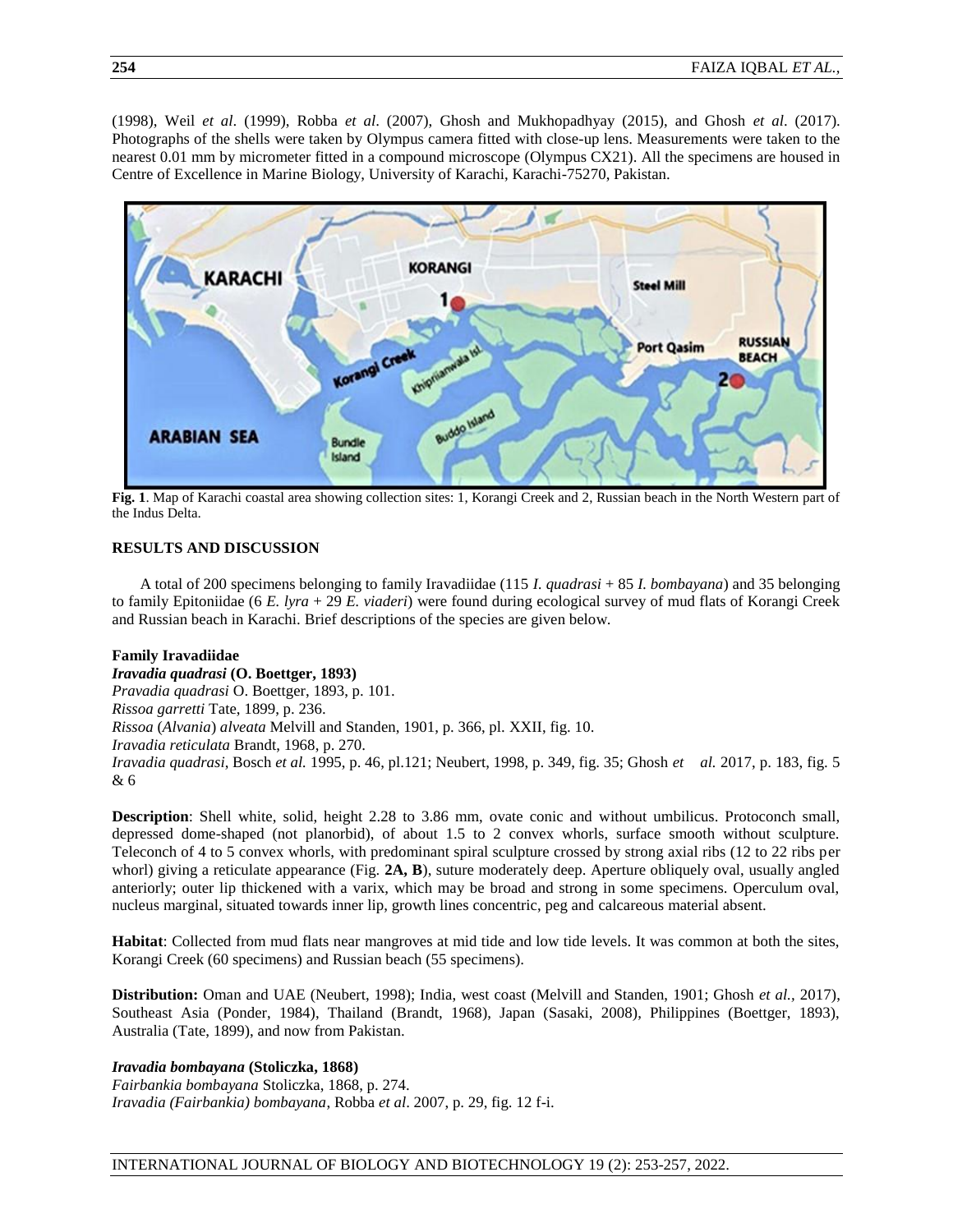**Description:** Shell greyish white to whitish grey, solid, 4.35 to 8.68 mm high, elongate-oval (Fig. 2C, D), protoconch of 2 to 2.5 whorls, smooth and dome-shaped. Teleconch of 6 convex whorls with spiral sculpture and fine axial growth lines, which may diminish on some whorls, body whorl oval with tapering base, suture deep. Aperture obliquely oval, anteriorly angled weakly or roundish, outer lip slightly thickened into a varix. Operculum thin, oval with a lateral nucleus near the internal edge, interior surface with a raised rib, growth lines concentric.

**Habitat**: Collected from mangrove swamps from high tide to low tide levels. It was more common at Korangi Creek (80 specimens) than Russian beach (5 specimens).

**Distribution:** South and southeast Asia, Sumatra, South China, Philippines (Ponder, 1984), Hong Kong (Walthew, 1995), India to Myanmar, Thailand, Sumatra and Vietnam (Robba *et al*., 2007), and now from Pakistan.

### **Family Epitoniidae**

*Epitonium lyra* (Sowerby, 1844) *Scalaria lyra* Sowerby, 1844, p. 89, pl.32, figs. 38-39, pl. 34, figs. 81-82. *Epitonium (Limiscala) lyra*, Kilburn, 1985, p. 308, figs. 122, 123; Weil *et al*., 1999, p.98, fig. 308. *Epitonium lyra*, Bosch *et al*., 1995, p. 109, fig. 425; Gosh and Mukhopadhyay, 2015, p. 93, figs.5 & 6.



**Fig. 2**. Apertural and abapertural views of *Iravadia quadrasi* (A and B), *Iravadiabombayana* (C and D), *Epitonium lyra* (E and F), *Epitonium viaderi* (G and H) and side view (I) and top view (J) of *E. viaderi*, collected from Karachi coast.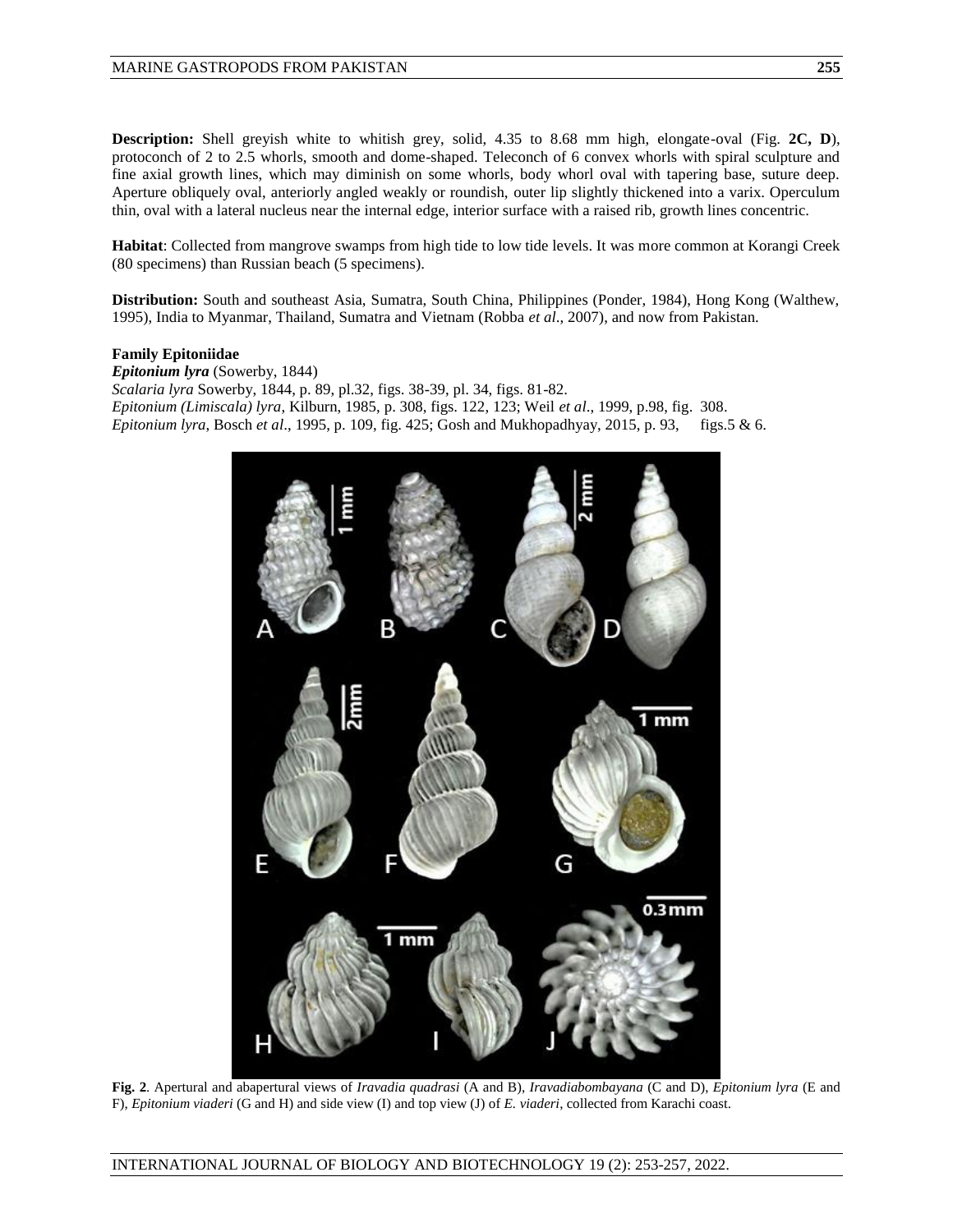**Description**: Shell height 8.25 to 13.88 mm, fragile, high spired, broad based and without basal cord (Fig. **2E, F**). Protoconch of 2.5 to 3 convex whorls with microscopic axial lines. Teleconch with deep suture and 5 convex whorls, umbilicus narrow, axial ribs 25 to 30 per whorls, thin, low and erect, space between ribs with fine spiral threads visible under microscope. Aperture oblong-ovate, outer lip thin, inner lip reflected, partially obscures / covers umbilicus. Shell light brown with pale bands, base and axial ribs whitish.

**Habitat**: Collected from mud flats at Korangi Creek near low tide level. This species is not common and only six specimens were found during 12 months.

**Distribution**: Philippines (Sowerby, 1844), Japan and Red Sea to Mozambique (Kilburn, 1985), west coast of India (Gosh and Mukhopadhyay, 2015) and now from Pakistan.

### *Epitonium viaderi* **(Fenaux, 1938)**

*Scala viaderi* Fenaux, 1938 (cited in World Register of Marine Species). *Epitonium (Nitidiscala) viaderi*, Weil *et al.*, 1999, p. 58, fig. 159.

**Description**: Shell solid, whitish, height 3.58 to 7.86 mm, broadly pyramidal (Fig. **2G, H**). Protoconch of 2 to 3 whorls, conical with weak axial lines. Teleconch of 4 convex whorls with strong, thick and low axial ribs (20 to 26 ribs per whorl), align and continue with those of the previous whorl and at shoulder with angular slightly reflexed expansion (Fig. **2H - J**), umbilicus closed, aperture oval, lips expanded but not reflected, basal cord absent.

**Habitat**: Collected from mud flats at mid tide and low tide levels. This species was equally common at both the sites, Korangi Creek (15 specimens) and Russian beach (14 specimens).

**Distribution**: Mauritius (Drivas and Jay, 1987) and now from Pakistan.

### **REFERENCES**

- Berry, S. S. (1910). [Review of] Report on a collection of shells from Peru, with a summary of littoral marine Mollusca of the Peruvian zoological province. By William Healey Dall, 1909, Proc. USNM, 37, pp. 147–294, pls. 20–28. *The Nautilus*, 23: 130–13[2https://www.molluscabase.org/aphia.php?p=sourcedetails&id=358515](https://www.molluscabase.org/aphia.php?p=sourcedetails&id=358515)
- Boettger, O. (1893). Die marinen Mollusken der Philippinen, nach den Sammlungen des Herrn Josè Florencio Quadras in Manila. *Nachrichrbl. Dtsch. Malakozool. Ges*., 25: 96-115.
- Bonfitto, A. (2018). New species of Epitoniidae (Gastropoda: Epitonioidea) from the Red Sea. *Molluscan Res*e*arch*, 38: 119-129.
- Bosch, T.D. S.P. Dance, R.G. Molenbeek and P.G. Oliver (1995). *Sea Shell of Eastern Arabia.* Motivate Publishing, Dubai.
- Brandt, R.A.M. (1968). Description of new non-marine mollusks from Asia. *Archive fur Molluskenkunde*, 98: 213-298.
- Drivas, J. and M. Jay (1987). Coquillages de la Réunion et de 1ʹIle Maurice. Collection Les Beautes de la Nature. Delachaux et Niestlé: Neuchâtel.
- Fenaux, A. (1938). Scalidae nouveaux vivants et tertiaires. *Journal de Conchyliologie.* 35: 217- 226, pl. 1-2.
- Ghosh, A. and A. Mukhopadhyay (2015). New records of three minute gastropods from west coast of India. *Record Zoological Survey India*, 115: 91-94
- Ghosh, A. A.Mukhopadhyay and B. Tripathi (2017). New records of *Perrinia stellate* (Adams) (Mollusca: Gastropoda: Chilodontidae) and *Iravadia quadrasi* (Boettger) (Gastropoda: Iravadiidae) from India. *Record Zoological Survey India*, 117: 182-185.
- Golding, R.E. (2014). Molecular phylogeny and systematics of Australian "Iravadiidae" (Caenogastropoda: Truncatelloidea). *Molluscan Research*, 34: 222-257.
- Kazmi, Q.B. (2018). *Marine molluscan fauna of the Pakistani coastal waters*. BCC&T Press, University of Karachi, Pakistan.
- Kilburn, R.N. (1985(. The family Epitoniidae (Mollusca: Gastropoda) in Southern Africa and Mozambique. *Annals of the Natal Museum*, 27: 239-337.
- Lima, S.F.B. M.L. Christoffersen, J.C.N. Barros and M. Folly (2012). Records and descriptions of Epitoniidae (Orthogastropoda, Epitonioidea) from the deep sea off northeastern Brazil and a checklist of *Epitonium* and *Opalia* from the Atlantic coast of South America. *International Journal of Zoology*, Doi:10.1155/2012/394381